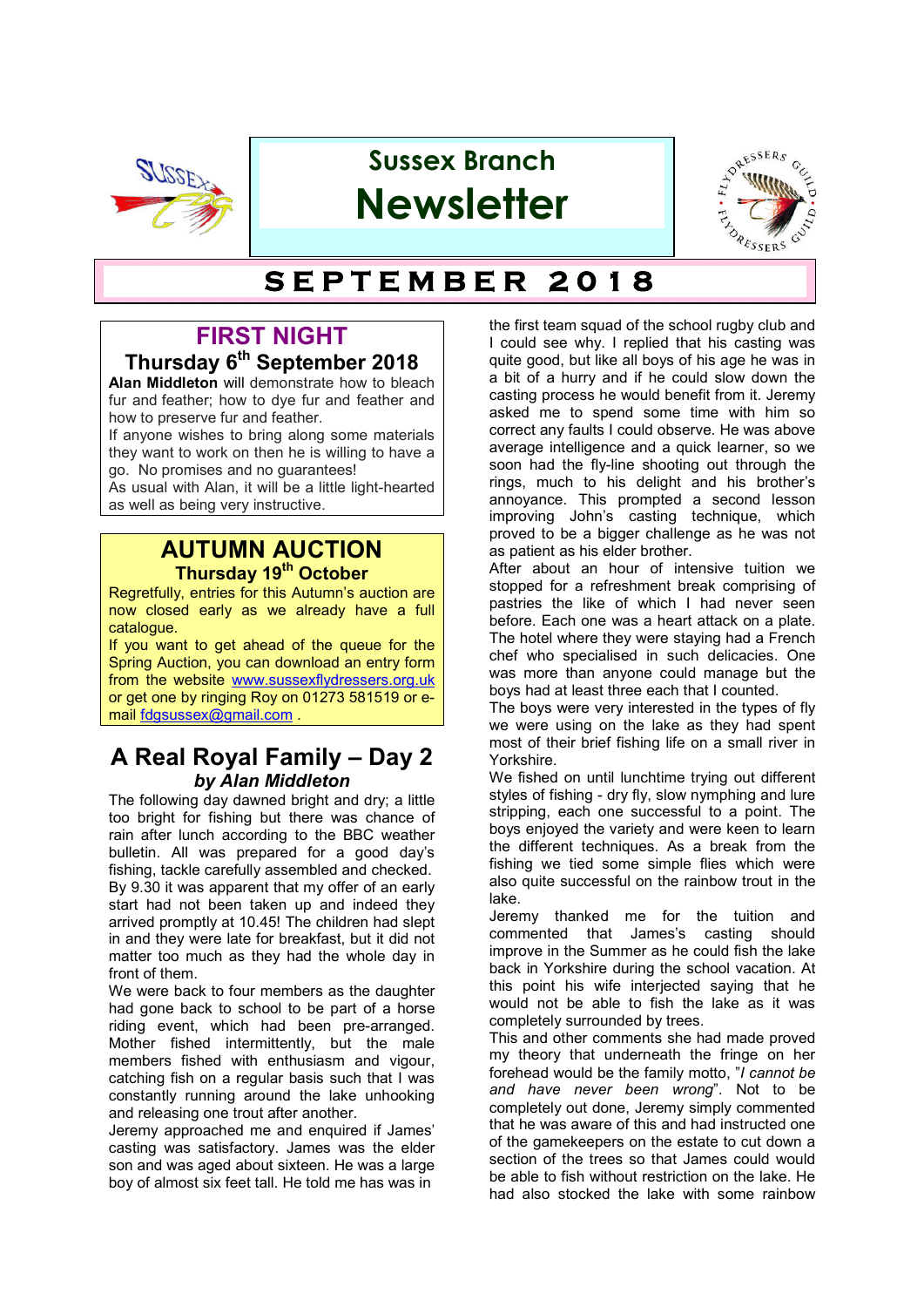trout from a local fish supplier. Some people just think of everything.

At 1.00 lunch was called for and out of the car came the "picnic". It would have fed the 5000 let alone a family of four. The table sagged under the weight of the sandwiches, the chicken thighs, sausage rolls, to say nothing of the crisps, nuts and other items.

Over lunch I suggested that they could fish on a little later if they wished. For one thing, as the sun settled nearer the horizon the fishing might improve and as I was working locally the next day and did not have to travel any particular distance. Jeremy thanked me for the offer and would consider it as the afternoon wore on.

For my part I had a most entertaining lunch with the chauffeur. He informed me that Jeremy's mother still lived full time in Yorkshire living alone in a mansion which could easily double up as a country hotel. Even when the whole family were in residence, which was only at Christmas, one wing of the house was still vacant. There were occasions in the autumn when the house would be filled as Jeremy was a good shot and hosted elaborate shooting parties.

After the picnic which seemed more like a banquet we were back to the fishing. Although this had slowed down as the forecasted showers did not materialise and the sun was getting stronger by the minute. Fishing was being confined to the far side of the lake where there was still some shade. The proximity of the trees which gave the shade meant that casting styles had to be adapted and the boys both quickly cottoned on to roll casting in a big way.

We stopped fishing about 3.30 for "afternoon" tea" which turned out to be yet another culinary masterpiece. As I cleared away the cups and saucers Jeremy announced that as they had to travel all of the way back to London It may be as well if they left and so they packed up their belongings and said their goodbyes.

When asked what the duties are when you are a ghillie as well as being a mentor, tackle sorter, tutor, cook, washer up and general factotum you can say that you are there just to lend a hand. Working with and for such people is not a chore; it is a pleasure and can be a great deal of fun. I sometimes hope that they will remember our days together as that is what it is all about, creating memories.

*AM*

### **SUBSCRIPTIONS**

Guild and Branch subscriptions were due on 1<sup>st</sup> September, so please let Roy Gurney have them ASAP. It is not necessary to complete a form if your details have not changed. If you do need a form you can download one from the website, e-mail fdgsussex@gmail.com or ring 01273 581519

#### *Chairman's Chat*

Well I hope you all have had an enjoyable summer as I have, trout fishing has been replaced by carp on the fly resulting in one broken rod and three broken 15 lb leaders. Anyway, work continues. Our remote design (site unseen) for a mixed salmonid / lampreys / elver pass system ( as previously discussed) has resulted (after a lot of hassle with the American owners and the Scottish Environmental Protection Agency) in a satisfactory construction of the system.



**BEFORE**

As you can see, the weirs are a formidable obstruction to migrating fish. Yes, the salmonids can jump onto the apron but will immediately be washed back downstream. The damage they receive would render them vulnerable to infection later resulting in many casualties. In addition the rock at the toe of the left hand weir would cause further damage. In addition the "survey" which the Client provided missed out the penstock in the centre of the left hand weir – not good. We had to completely revise the general arrangement drawing.



AFTER

Rock removed, penstock re-sited, divide wall extended and the Alaskan Steepass in service for salmonids and the pass on the right for lampreys (sea and river) with a refurbished toe to the right hand weir.

It looks satisfactory to me. The only fly in the ointment was the three month wait to be paid by the American owner of the Distillery to pay the  $bill - job$  done  $-$  now for the next.

*Tony W.*